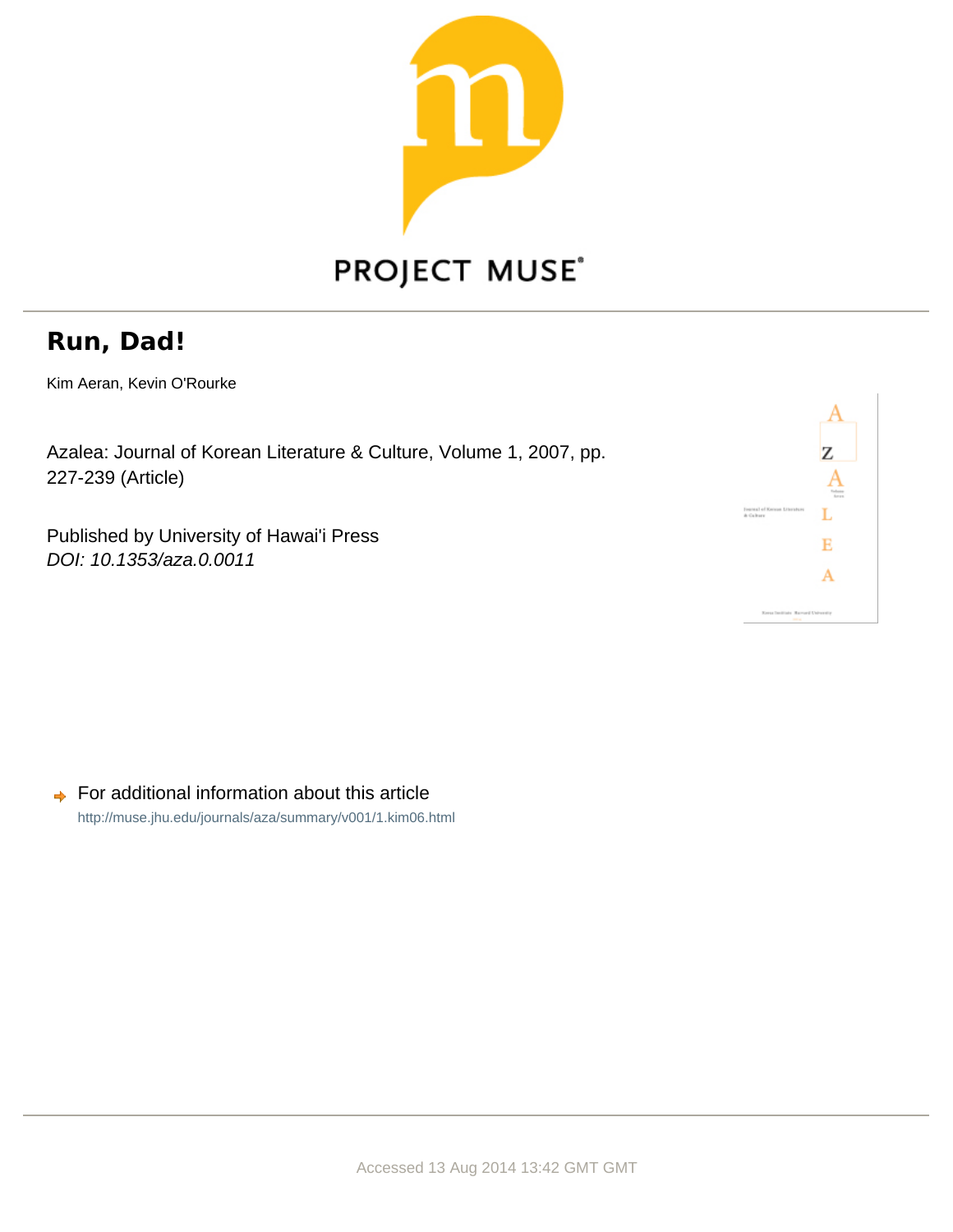Run, Dad!

by Kim Aeran Translated by Kevin O'Rourke

I cried a lot when I was a fetus. I cried because I was scared **L** of the tiny darkness within my seed-small womb. I was diminutive; I had miniscule wrinkles, a small, rapidly beating heart and a body that didn't know what language was. I'm talking about a time without yesterdays or tomorrows.

I came like something in the mail, my arrival announced by mom, a parcel of flesh without language. Mom gave birth to me in a semi-basement room where summer sunlight rough as sandpaper shone relentlessly. She flailed around with only a shirt to cover her. And with no hand to hold onto, she simply grabbed a scissors. Outside the window she could see the feet of people walking by. Every time she felt she wanted to die, she stabbed the floor with the scissors. This went on for hours. In the end, she didn't kill herself; instead she cut my umbilical cord. Here I was, newly arrived in the world, and I couldn't hear mom's heart beating. The silence made me think I was deaf!

The first light I saw as a newborn was window-sized. I knew it existed outside of me.

I don't remember where my dad was. He was always someplace else, or he was late, or he didn't come at all. Mom and I held onto each other, heart against rapidly beating heart. Mom, naked, looked down at my solemn face and wiped it several times with her big hand. I liked my mom, but I didn't know how to tell her; I just frowned all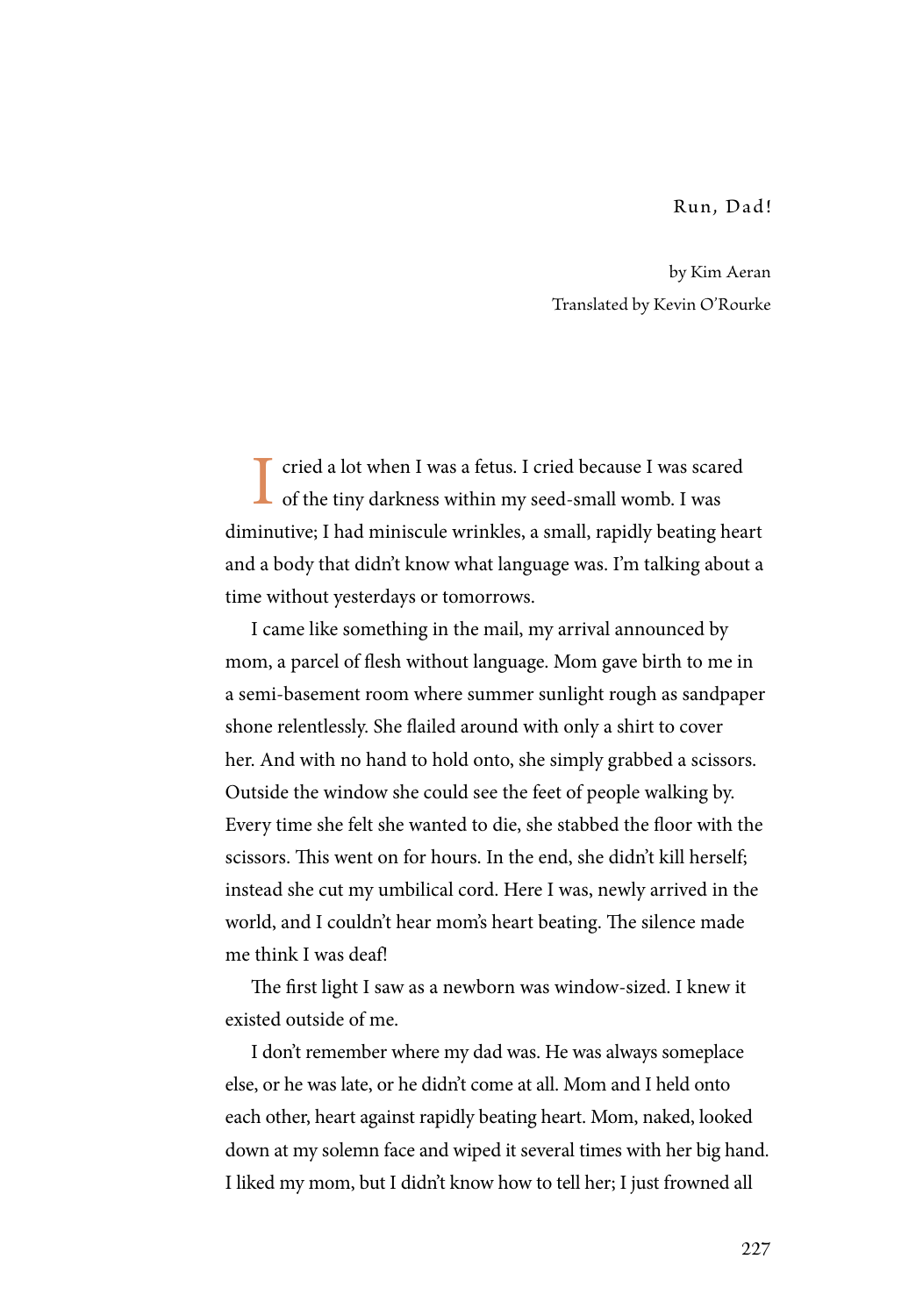the time. I discovered that mom laughed a lot when my face puckered with wrinkles. I think I concluded that love was not so much two people laughing together as one looking funny to the other.

Mom fell asleep and I was left on my own. The world was quiet; the sunlight lay over there on the floor like a polite "Dear John" letter, the first unpleasant note I received in this world. I had no pockets. So I clenched my fists.

 $\sim$ 

When I picture dad, it's always against the same background: he's running resolutely somewhere. He's wearing luminous pink shorts and has thin, hairy legs, and he's running straight-backed with a high knee action. He looks like a referee who's enforcing rules no one cares about. So he cuts a comical figure. I guess he's been running for twenty years, his posture and face always the same: a laughing red countenance sporting a row of yellow teeth like a bad painting someone stuck on him.

It's not just dad, though. Everyone playing the exercise game looks funny. It embarrasses me when I see middle-aged men in the park bouncing their bellies off the trunks of pine trees, or middleaged women clapping their hands as they walk. They're always so serious about what they're doing and so enthusiastic. As if getting healthy entails looking more and more ridiculous.

I've never really seen dad running, but as far as I'm concerned he's been running all his life. I may have gotten this idea from something mom told me long ago. When she first told me this story, she had a washboard stuck in the V between her legs. She was scrubbing laundry in a welter of soapy suds and breathing so hard she looked very angry.

Mom says dad never ran to her. He wasn't the kind of man to come running: not when she said they should break up, not when she said she missed him, not even when I was born. People called him a gentleman; mom thought he was a fool. If mom made up her

## **AZALEA**

*Ru n ,*   $D$ *ad !* : *K i m* 

*Ae r a n*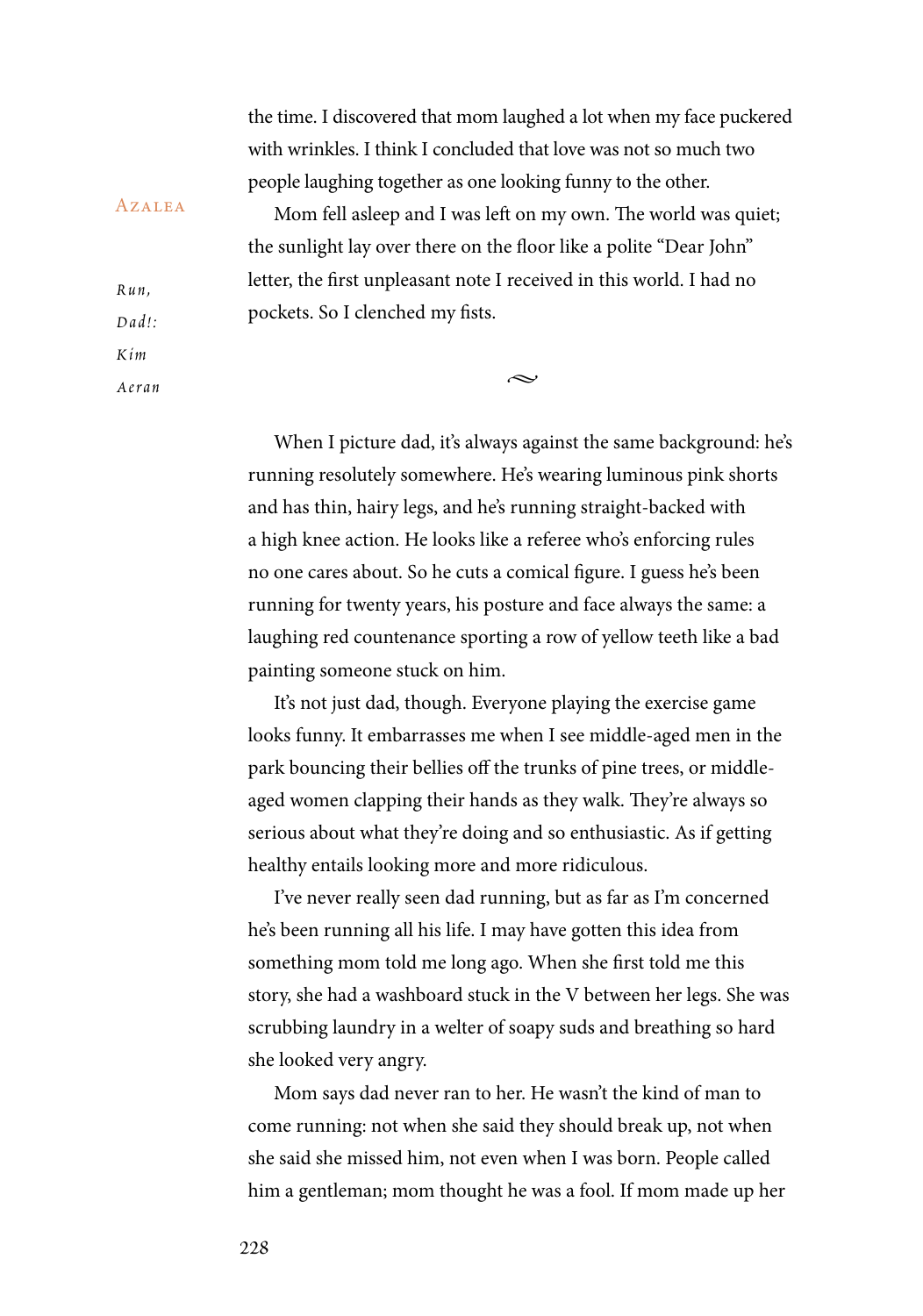mind to wait for him on a certain day, he'd show up the next. And when he arrived late, he looked haggard. She always had a joke to greet her diffident lover—with his inevitable late-schoolboy look. He made no excuses, used no big words to explain himself. He just "came" with his thin lips and his dark face. I imagine he was afraid of rejection. He was the kind of man whose sense of guilt just wouldn't let him come. And guilt generated more guilt. In the end he felt so bad he decided that being bad was better than being a fool. This decision to be bad, I believe, removed him from the ranks of the gentle. When he behaved badly he made others feel bad, which probably means he was a bad man. I think of him as the worst man in the world, and at the same time as the most pitiable. But I don't really know what sort of man he was. A few facts are all he left behind. And if facts give us the reality of a man, dad was bad. If they don't, well, I don't really know him.

Anyway, the important thing is that my always-late dad ONCE mustered all his energy for a race. It happened a few months after he moved to Seoul to make some money.

Dad got a job in a furniture factory. Leaving home to make money in Seoul was a strange thing for him to do. That's how I see it. But he was just following the crowd. Dad and mom exchanged letters from time to time. His letter was always longer. Because mom was angry with him for going to Seoul in the first place.

One day mom came to dad's rented room in Seoul. She'd had a huge fight with her father—their relationship had always been bad and made up her mind to leave home. With dad's address written on an envelope, she combed through a maze of twisty alleys until she found him. She had nowhere to go and planned to stay for a few days. Dad, of course, had different ideas. The day she arrived he launched a whirlwind courtship. A young man living with a girl he liked and sleeping separately? It was all so predictable. Dad's pleading, his cries of frustration, his blustering went on for several days. Mom was touched. Maybe she thought she wanted to carry him on her belly for the rest of her life. Eventually she said OK, but on one condition: she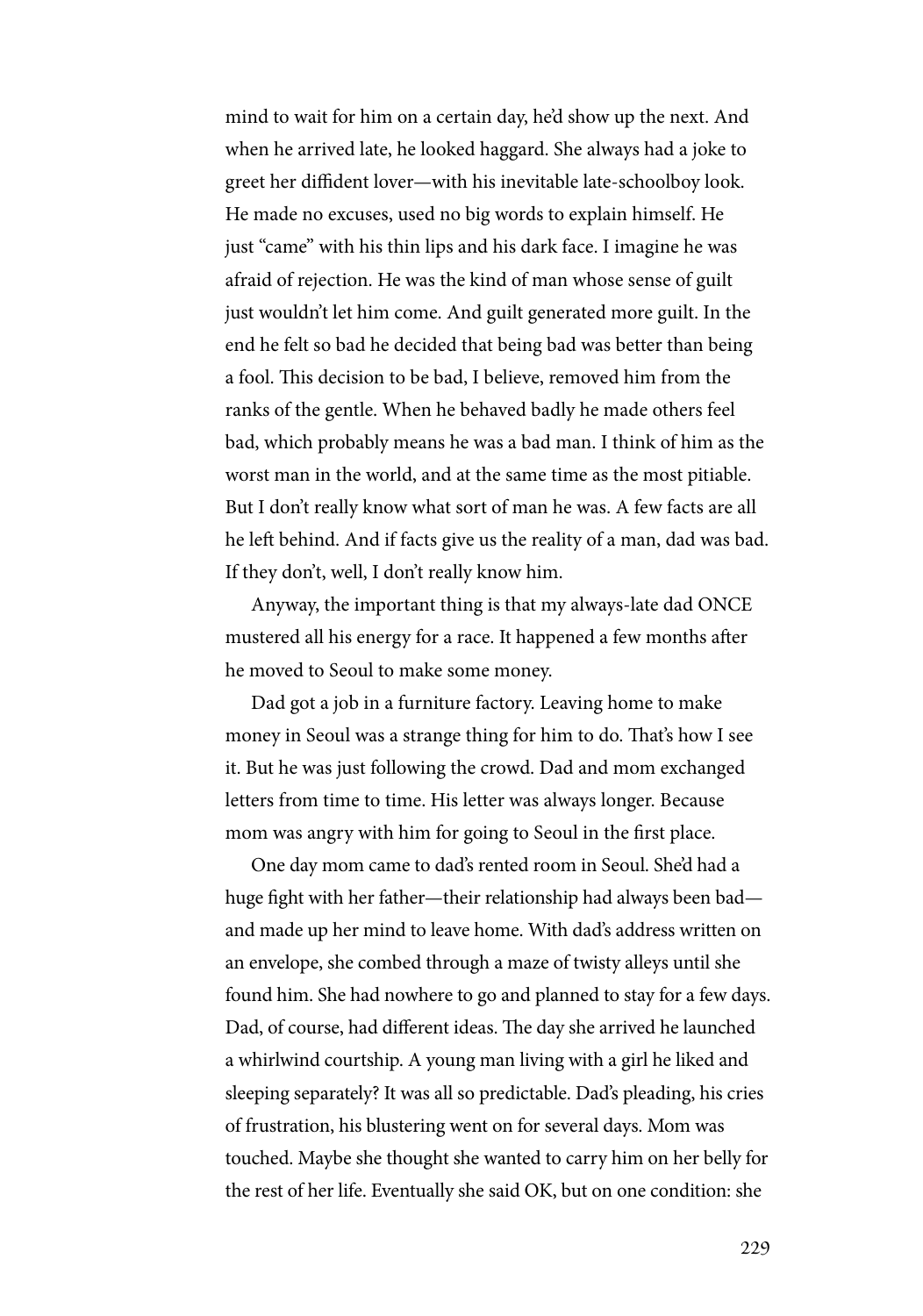would share his bed if he bought her birth control pills.

That's when he started to run. He ran full speed from the top of Moon Village to the pharmacy downtown, red in the face as if bursting to pee and laughing enough to crack his lips. A dog began to bark at the sight of him and soon every dog in the neighborhood was barking. Dad ran and ran. Red-faced, hair flying, he jumped over stairwells as he sliced his way through the dark. He ran faster than the wind and in his haste tripped and fell into a heap of coal briquette ash. Covered head to foot with white ash, he shot back up on his feet and ran on as if his life depended on it, as if bound for places unknown.

Did he ever run as fast again? The image of dad running through Moon Village for a love tryst with mom made me want to shout, "Dad, you run a lot better than I thought," though I knew he couldn't see me or hear me.

Anyway, he ran so fast he forgot to get the instructions for the pills. Mom asked her ash-covered lover how many she should take. He scratched his head. "I think they said two," he replied.

For two months mom says she took two pills religiously every day. And for two months the sky was yellow and she felt nauseous all the time. Strange, she thought. So she asked the pharmacist and he told her to reduce the dose to one.

One day, she had to break the ice in the bucket in the moonlit yard to wash her private parts, and she was so numb with cold that she forgot to take the pill. That was the night she got pregnant. Dad's face got paler and paler as he watched her tummy swell. He left the day before he became a dad and never came back.

Jogging is the most popular sport there is; it doesn't matter where you are or how old you are. A blend of walking and running, jogging provides appropriate stimulation for heart and lungs. It's a complete body exercise that enhances your stamina. It doesn't require any special skills or high speeds and has the added advantage of not being restricted by place or weather. They say running demands stamina. What else does it demand? I don't know. Nor do I know

*Ru n ,*   $D$ *ad !* : *K i m Ae r a n*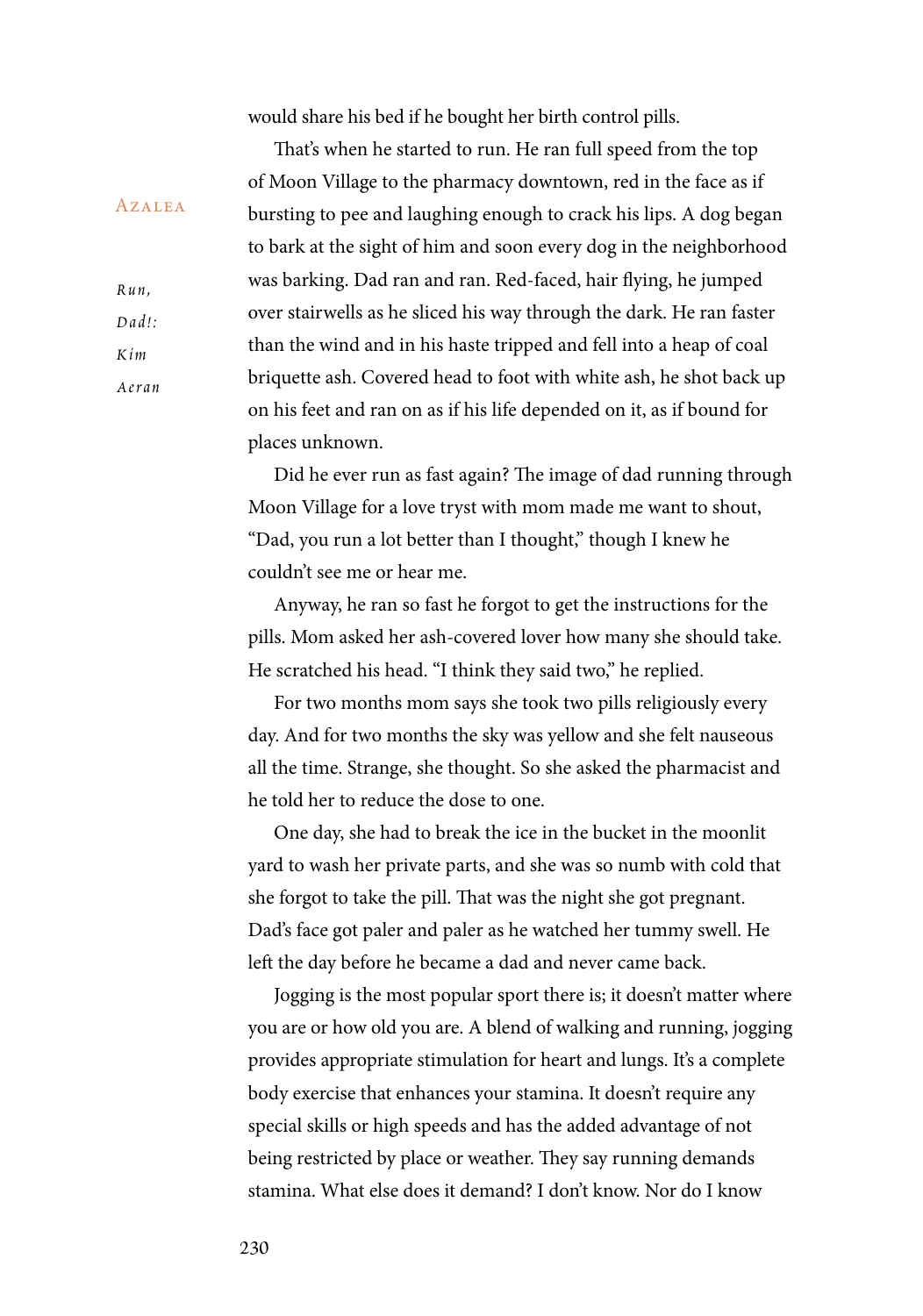how to interpret the mind—and the energy—of someone who left me but keeps on running in the space he left behind.

Dad left home so that he could run. That's what I want to believe. He didn't leave to go to war, or to get a new wife, or to sink an oil pipeline in the desert of a foreign country. And when he left home, he didn't take a watch.

I don't have a father. That's not to say he doesn't exist. I see him in his luminous pink shorts. He's in Fukuoka, he's traveling through Borneo, he's running toward the observatory in Greenwich. I see him turning by the left foot of the Sphinx, slipping into bathroom 110 in the Empire State Building, crossing the Guadarramas in Spain. I can make out his figure clearly in the dark. His luminous shorts glow. He's running. But no one's applauding.

 $\sim$ 

Mom raised me with a joke on her lips. When I'd get depressed, she'd lift me up with her wicked wit, which was often very vulgar, especially when I asked about dad. Not that he was a forbidden subject. He just wasn't that important to us, so we didn't talk about him much. And when we did, mom often indicated she was bored with the topic.

 "Have you any idea how often I've told you about your father? Any idea?" she asked.

"*Alji*—I know," I said diffidently.

"*Alji*," she said gruffly, "is a bare bollix." And she laughed wildly.

From then on I associated *alji* (knowing) with something vaguely obscene.

The biggest thing I inherited from mom was the ability not to feel sorry for myself. She didn't treat me as if she owed me anything, or as if I was to be pitied. I was always grateful to her for this. When folks ask me how I am, I know they're just interested in how they are themselves. Mom and I had a sturdy no frills relationship that demanded neither sympathy nor understanding.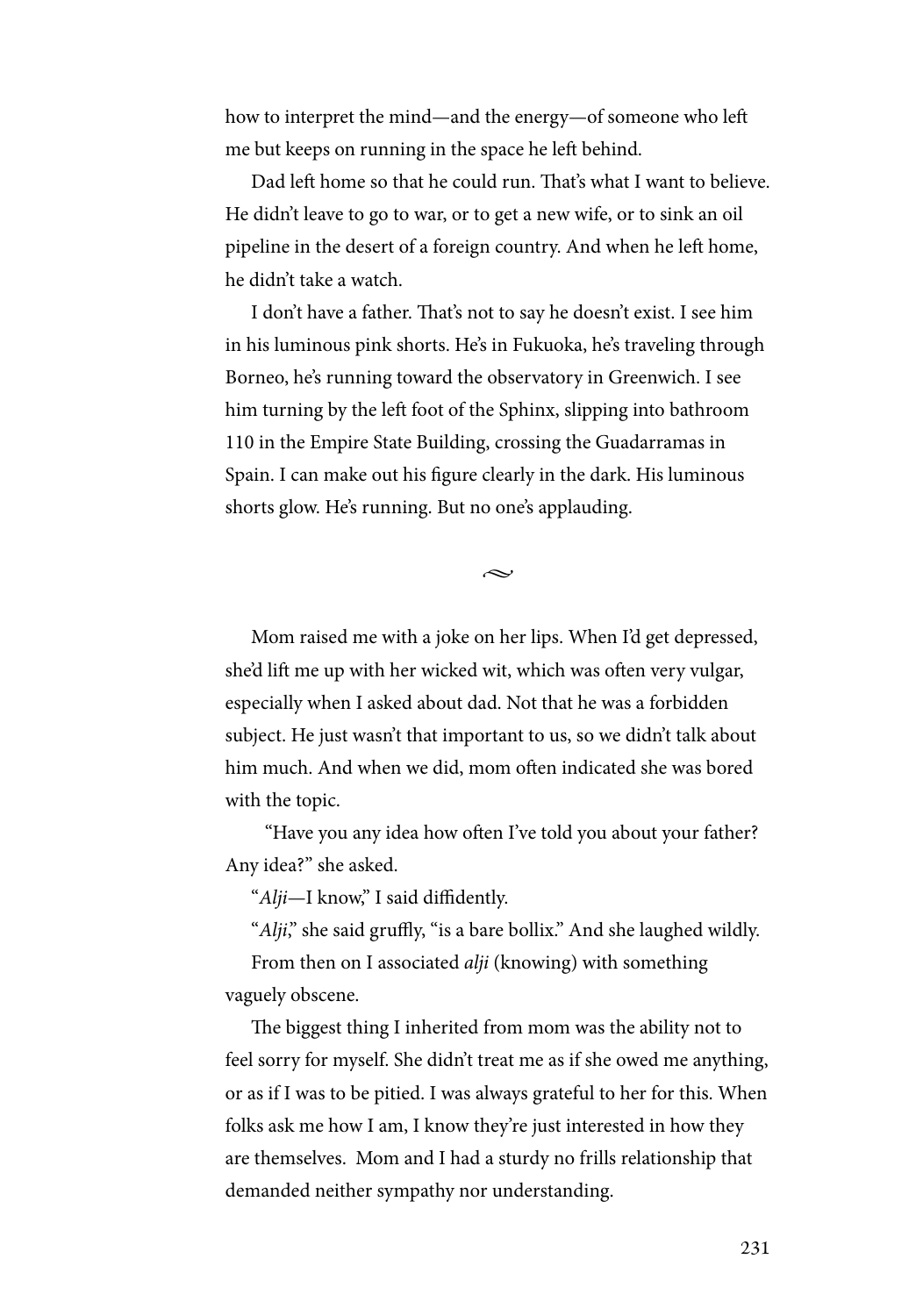Whenever I asked mom about sex, she always answered with style. Not having a dad I was curious about many things. Once after an accident that left a man lame I asked, "How does he manage with his wife?"

"Does he do it with his foot?" she said curtly.

And when my young nipples began to develop, mom reacted not with alarm but with a sense of fun. She'd pretend to link her arm in mine and then jab her elbow into my breast. I'd run away from her with a shriek, but I liked the tingling sensation that spread across my chest.

There was only one other person in the world who was aware of mom's charm, and that was her father, and their relationship was bad until the day he died. I don't remember much about him except that he never spoke to me—I was a fatherless child after all—and that he invariably tore mom apart with his foul curses. I liked my handsome grandfather, but he neither made me his pet, nor gave me a hard time. Maybe I was so small that he didn't even see me.

Once, however, he *did* speak to me. He'd been drinking poppy tea and was in good spirits. He looked intently at me and asked, "Whose child are you?"

"Cho Chaok's" I answered loudly.

He asked again as if he hadn't heard. "Whose girl are you?" This time I answered in an even louder voice, "Cho Chaok's!"

And as if he were deaf, he asked again, slyly, "What? Whose girl?"

I jumped up and down with frustration and cried as loudly as I could, "Cho Chaok's, Cho Chaok's."

I could shout as much as I wanted in the concrete yard of my childhood. Granddad said, "Ah, ah, you're Chaok's girl." His face darkened. "Have you any idea what a terrible bitch she is?" he said suddenly.

He sat me down in front of him and regaled me with a litany of mom's childhood misdeeds. With big blinking eyes I listened to everything he said. He kept disparaging her, describing how she

*Ru n ,*   $D$ *ad* $\cdot$ *K i m Ae r a n*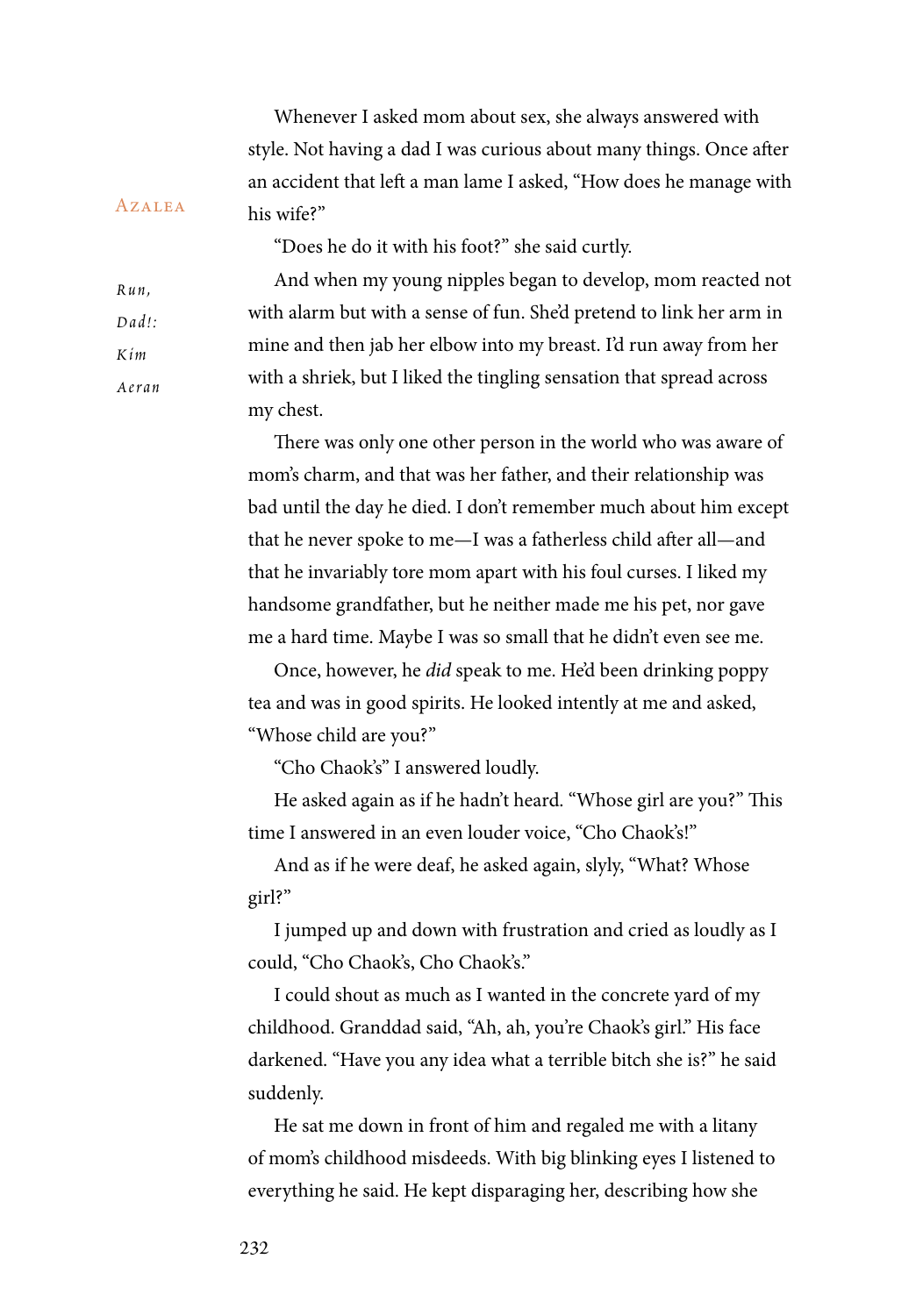always counterattacked when he bad-mouthed her, not like my docile older aunt who was a wonderful daughter.

There was another side to the story. One of the things mom said to me most often was, "A good family is very important." If she hadn't left home after the fight with her father, she said, things would have been very different. I'd sit there, eyes blinking, listening quietly to her complaints just as I listened to granddad. Forget how much they hated each other; forget how granddad ridiculed her for having a fatherless child; forget how much she resented him for making granny wash his concubine's drawers. Forget all that. I still had a reason to respect him: something he said a few days before he died.

For someone who had dropped in casually, he sat there for an awfully long time until suddenly he grew awkward in the face of the inference of mom's silence, which was that surely now he had exhausted all areas for trivial complaint and interference. He thought for a moment about what to say and then began another harangue on the virtues of my docile aunt in comparison with mom. Having exhausted all the resources of foul language, again he found himself at a loss in the face of mom's silence. He fidgeted with his cup of juice, reached for his hat and stood up. Mom and I saw him off politely. He hesitated in front of the gate before throwing a strange parting shot over his shoulder.

"You know if it was love I was after, I'd pick the younger bitch over the older one."

Granddad died a few days later. I think he knew the little secret of mom's charm. With granddad gone, I'm the only one left that knows it.

 $\sim$ 

Mom's a taxi driver. At first I figured she took the job so she could keep an eye on me as she threaded her way through the streets of Seoul. Then one day I surmised that maybe she drove a taxi because she wanted to run faster than dad. I imagined the two of them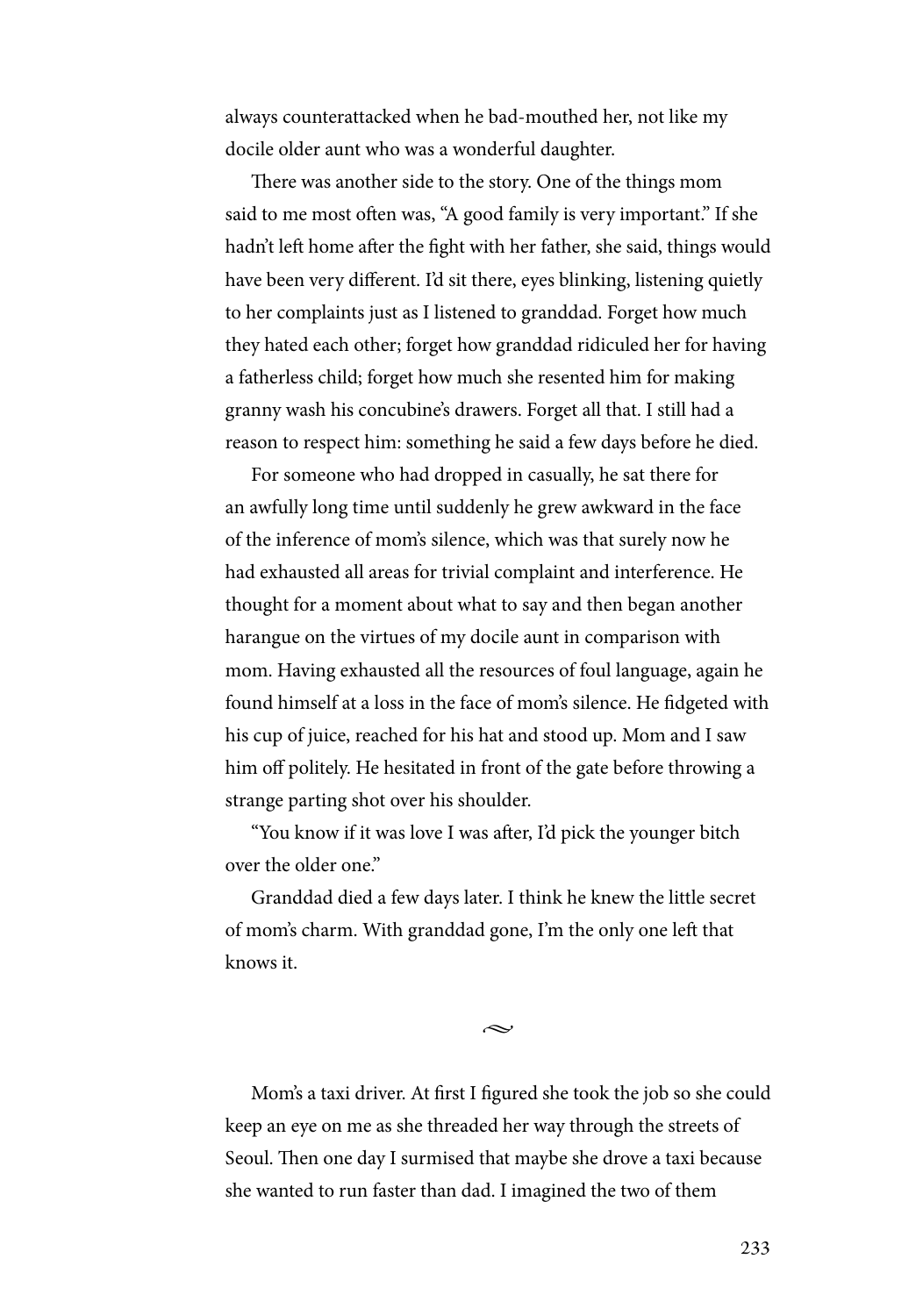running side by side, now one in the lead, now the other. Racketing through my mind were images of mom's face, twenty years of resentment stamped on it as she hit the accelerator, and dad's face when his whereabouts were discovered. Maybe mom thought that the best revenge wasn't catching him, but running faster.

Mom found the taxi job tough. The distrust directed at an underpaid woman driver and the ridicule of drunken passengers were hard to take. It didn't stop me though from asking her regularly for money. Had I plastered politeness on top of my inscrutability, I think mom would have felt even worse. Of course, she never gave me more money because she felt she owed it to me. She gave me what I asked for, but I didn't forget what she said: "Everything I earn goes up the kid's hole while I fuck myself trying to make a living."

It had been a normal run-of-the-mill day for me. I got lectured by mom for eating with the TV on. I had to listen silently to her long-winded account of a fight with a passenger the night before. She got so worked up telling the story that she threw down her spoon and cried, "Fuck it, was I so wrong?" She was looking for solidarity from me, so I had to give a good answer. And as I slipped into my runners, I had to explain to her how I proposed to use the 10,000 won I had asked her for. Half-slumped over my desk at school, I watched the trainee teacher struggling to swallow his nonexistent saliva. For a fatherless child, there was nothing particularly bad or different about this very ordinary day. At least not until I got home.

Mom was sitting glum-faced in the middle of the room. She had a one-page letter in her hand. The envelope, torn open roughly, lay on the floor, the same floor she had once stabbed with the scissors. I knew from the address that it had been sent airmail. Mom couldn't read the letter, but she sat there looking at it, filled with a strange feeling of foreboding. Her face betrayed her unease; she was like a woman from the country who didn't know what to do.

"How long has she been like this?" I muttered to myself, snatching the letter.

**AZALEA** 

 $D$ *ad! K i m* 

*Ru n ,* 

*Ae r a n*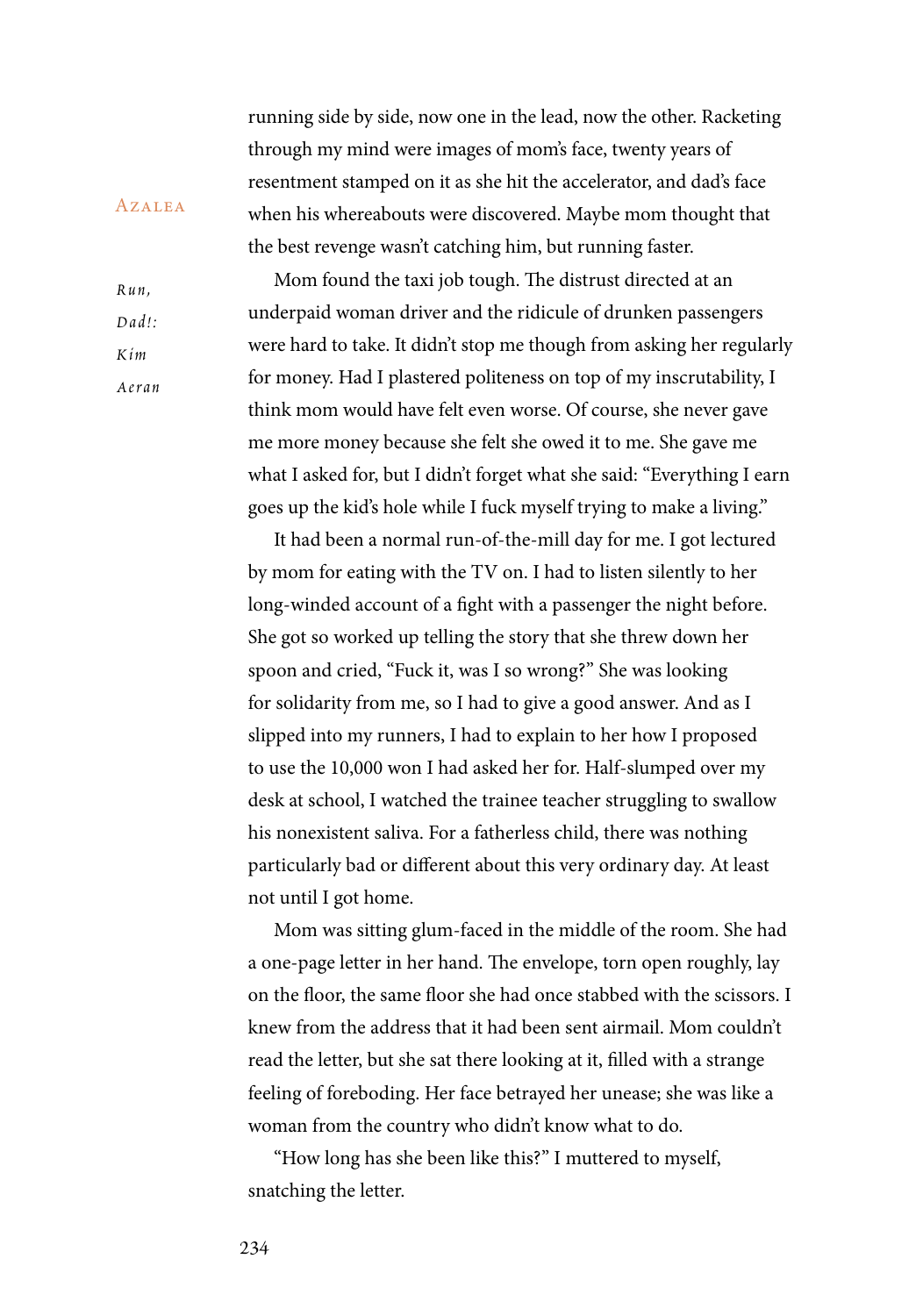"What does it say?" she asked, looking at me intently.

The letter was in English. I began a groping explanation of its contents, aware that it involved some loss of face for me. At first I didn't understand, but after reading it two or three times, I realized that it held very important news for us.

"What does it say?" she asked again.

I swallowed. "It says dad's dead."

She looked at me with the darkest of dark faces.

Mom always reacted with a witty remark when I wore that kind of expression. I wanted to say something witty too, but I couldn't think of anything appropriate.

In a way, dad had come home—gossamer like—in the mail, twenty years late. Dad had come home—like a statement of good will, motivation unknown—like thunderous applause at the end of an interminable play. A death notice with a strange intonation. In the end, maybe dad's reason for running to the four corners of the earth was to tell us that he was dead. He had traveled to distant places and had come back now to tell us he was dead. But dad hadn't really been racing around the world; he'd been living in America.

Dad's son sent the letter, which I deciphered in bed with the help of a dictionary. This is what it said. Dad married in America. I was a bit surprised by this. I couldn't understand why he had abandoned mom unless he didn't want a family. Either he loved the second woman a lot, or it wasn't as easy to run away in America. A few years later he got divorced. The exact reason for the divorce wasn't specified, but I guessed it had to do with his basic incompetence. His wife demanded alimony. Dad hadn't a penny so he offered to cut her grass every weekend. I remember hearing that in America you could get reported to the authorities by your neighbors for not cutting your grass. She promptly married a man with a lawn the size of a football field.

Every week dad pressed the doorbell as promised, stuck his face in front of the security camera, said "Hello," and trudged in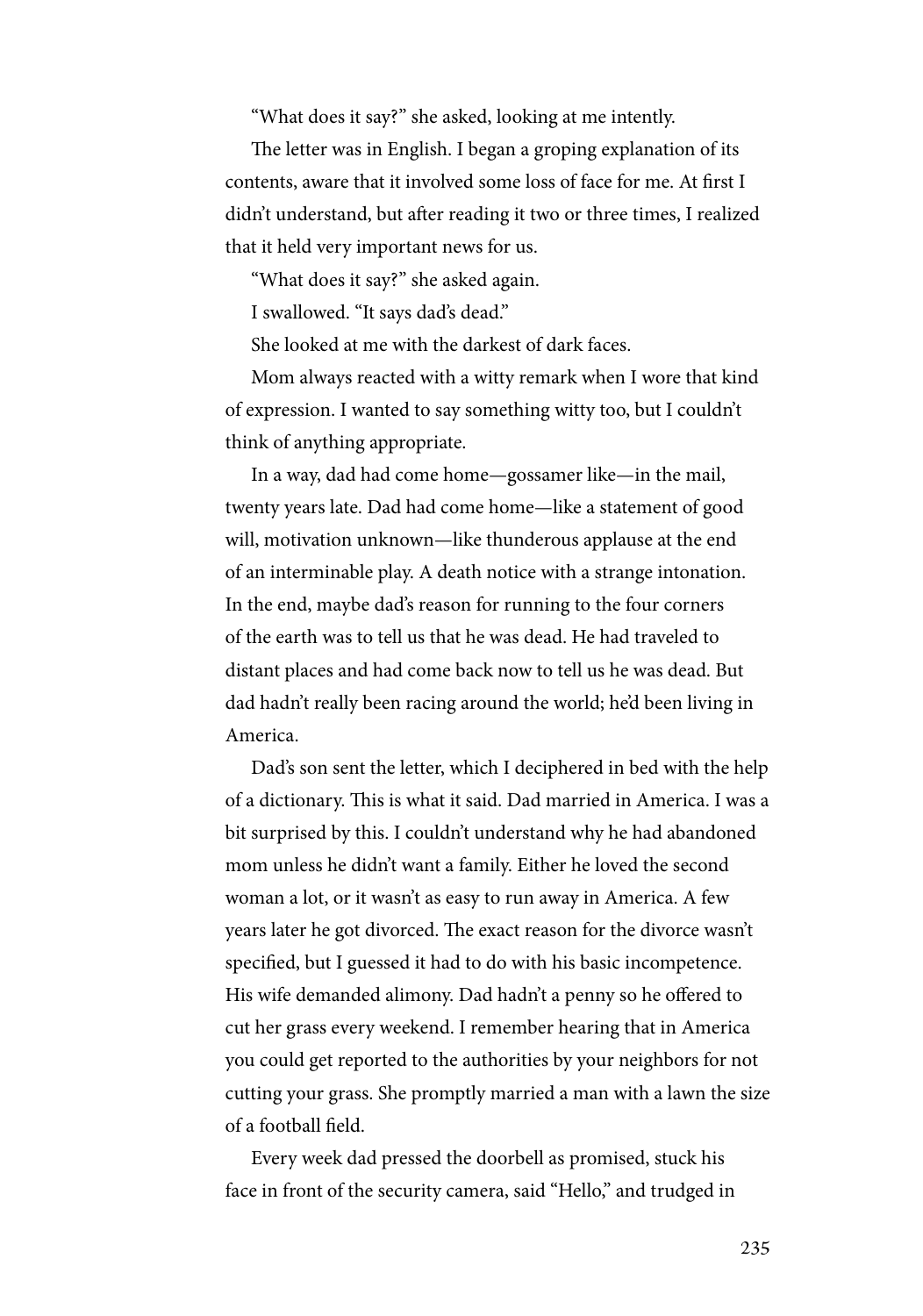to cut the grass. Imagine it. While she sat cozily in the living room drinking beer with her new husband, he crouched down outside tinkering with the lawnmower. In the beginning they might have been a bit put off by him, but I'm sure she said to her husband, "Don't pass any remarks, John." Dad soon became irrelevant. When he looked through the thick glass wall of the living room and saw them making out, he revved the engine and strode up and down outside. The boy who sent the letter insisted that this is what dad did—maybe he wanted to give his dad's bereaved foreign family some words of comfort. What kind of kid, I wondered, would write so pryingly and in such detail? Obviously he didn't think he was anything like his dad. I imagined the pair's lovemaking in the living room. Nipple and breath stuck fast to the glass; the blinds hurriedly pulled down. I look at them from a great distance, my eyes slit in a frown. Brrrng! Dad charges with his lawnmower. But his attack peters out, and he goes back to striding impatiently up and down outside. When the woman couldn't take it anymore, she gave him the latest automatic gasoline model as a present. But dad insisted on using the old model in the shed. He went around the garden making the same awful din.

One day dad and the new husband had a fight. It began when the new husband started criticizing the way dad was cutting the grass. Dad held his tongue though it was killing him; he just kept cutting the grass. The new husband's griping went on and on; eventually he began to curse. All this time dad had been silently cutting the grass. Suddenly he lifted the old lawnmower with its furiously whirring blade and charged. The new husband slumped to the ground in a blue paroxysm of fear. I don't think dad had any intention of hurting him, but unfortunately, he did get hurt. Now it was dad's turn to react with shocked dismay. At the sight of his own blood the injured man lost all control. Every curse in the language poured from his lips and he ended up reporting dad to the police. Dad took fright. He hesitated for a moment, then ran to the shed, saw the new lawnmower in the corner, hopped on it like a gunman

*Ru n ,*   $D$ *ad !* : *K i m Ae r a n*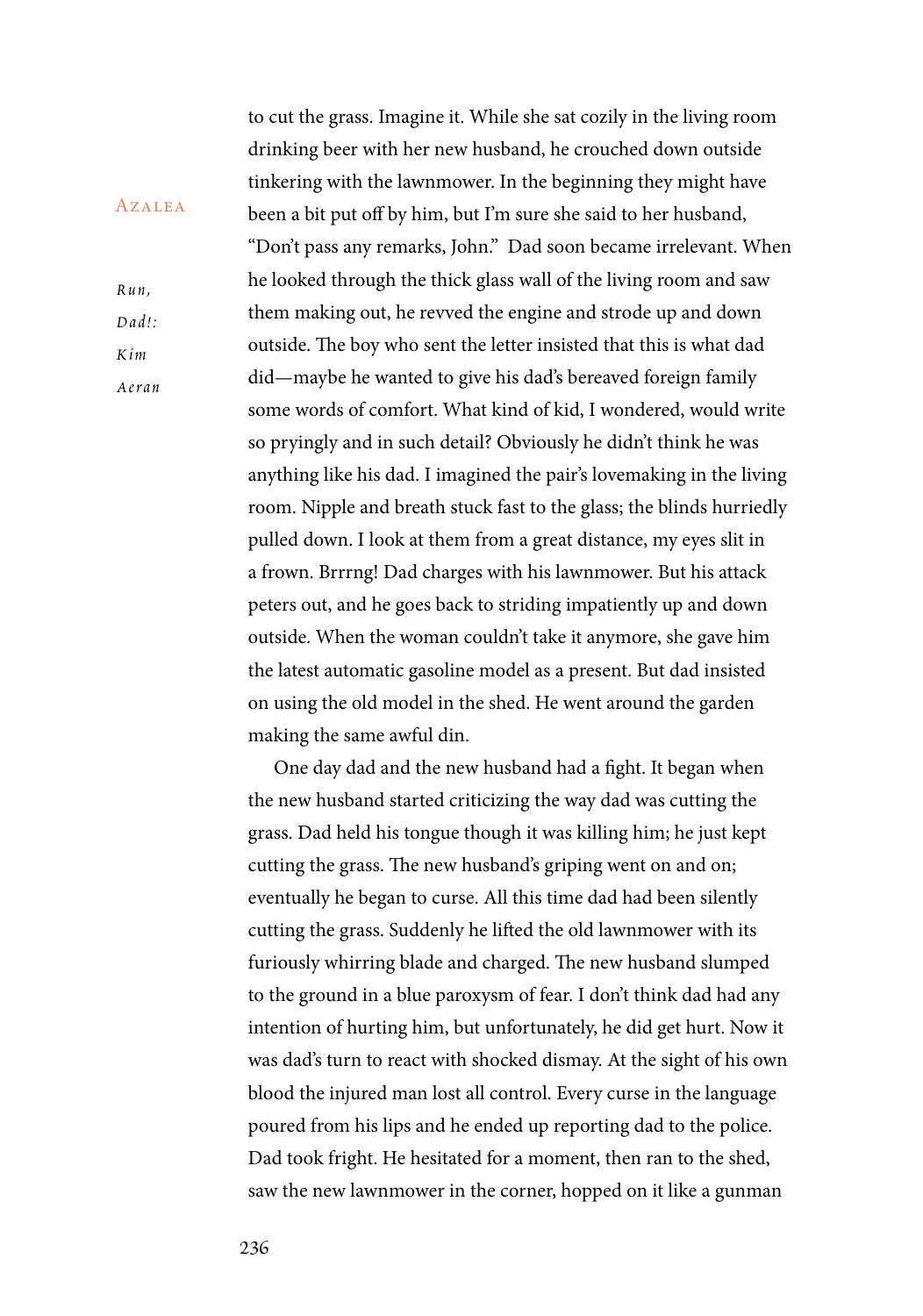jumping on his horse in a western, and with his heart pounding, switched on the ignition, spurred the mower out of the shed and dashed out onto the road. Dad fled at the top speed the mower could muster, scattering the smell of fresh grass cuttings behind him. Where was he heading?

The letter ended by saying that dad was killed in a traffic accident. The son said the family had been truly saddened by his death. They held a simple service at the cemetery. Regrettably, the son said, he never liked dad very much. When he was a kid, he said, dad left him in front of the TV to go to work and he used to wait there all day. That's how he grew up. He was hoping now he would be able to forget dad. Though he had never met his foreign halfsister, he wanted me to know that he also grew up waiting for dad, so he knew the pain. "I found your address in my dad's belongings," he continued. "My mom doesn't know I'm writing this letter."

It all seemed like lies.

Actually I was the real liar. I told mom that dad had been killed in a traffic accident, but I didn't tell her what kind of accident.

"Why is the letter so long?" she asked.

"English is always longer than Korean," I said.

Then she asked if there was anything else in it. How he lived, who he lived with? Was there really nothing else? No one knew the answers to these questions. She probably wanted to ask why he'd left home that night. But then again maybe that was the one thing she really didn't want to ask. "Dad . . ." I began. She looked at me with the expression of a whipped puppy. "Dad always felt bad," I said. "He felt guilty all his life. That's what it says here." Her eyes danced. I chanced a further comment. "And mom, this bit was really lovely." "Which bit?" she asked with trembling voice. I showed her the bit that said he came to his wife's house every week to cut the grass. "This bit here," I said. Mom looked like she would burst into tears as she looked at the part of the letter I indicated and rubbed it fondly. It was the first time I ever saw my witty mom who never cried with a lump in her throat.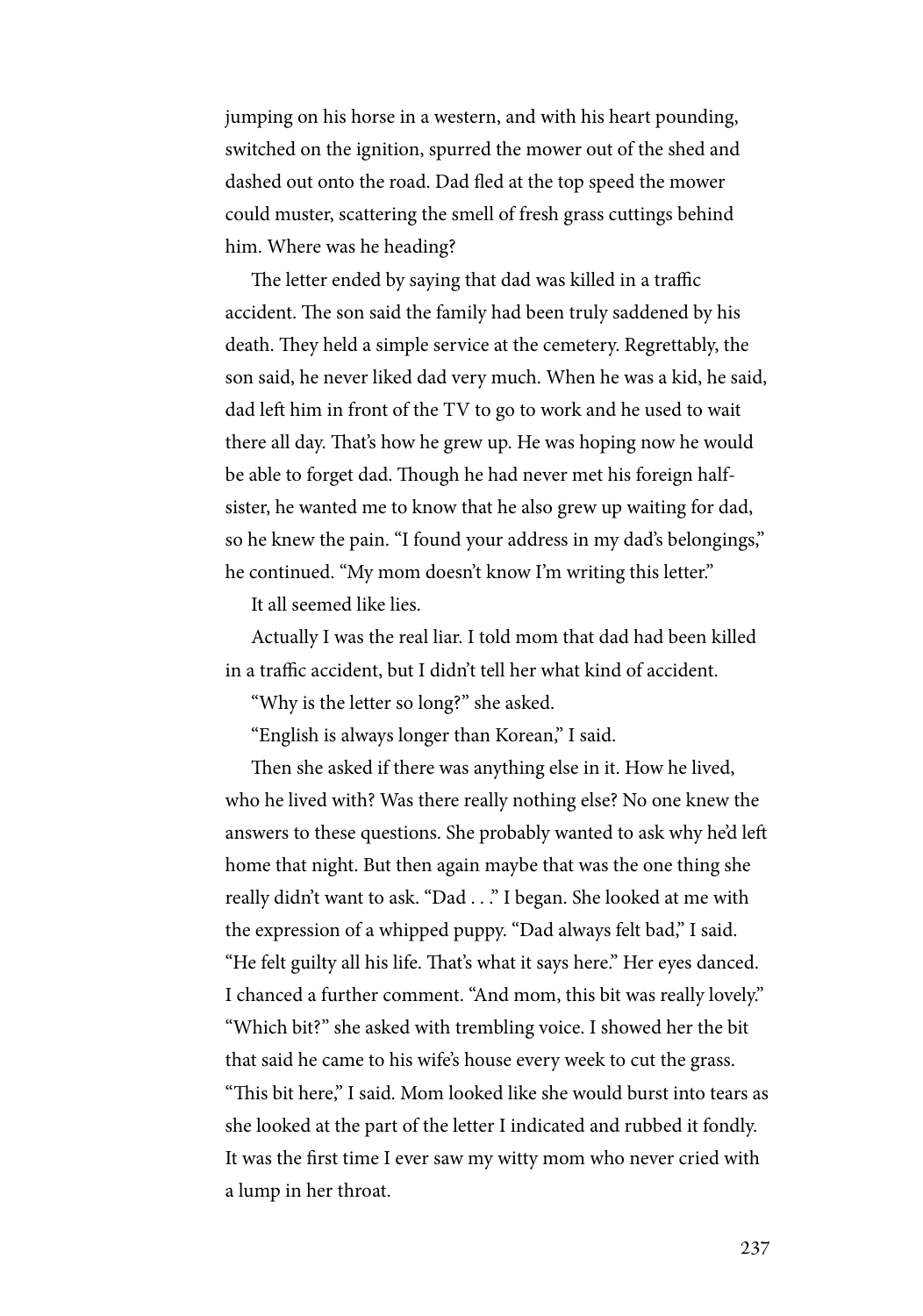That night mom didn't come home until dawn. I lay in bed with the covers pulled up under my chin and thought about dad, about his life and death, and about cutting the grass, that sort of thing. But still he keeps running around inside my head. Images that have been in there for so long aren't going to disappear that quickly. It occurred to me that I kept imagining him because I could not forgive him. Maybe the reason I kept him running in my mind was that I was afraid I would charge at him and kill him the moment he stopped. I felt sad. I better go to sleep, I thought, before this sadness dupes me.

Mom came home after the peak-fare time ended. I thought she'd try not to wake me, that she wouldn't put on the light, that she'd take off her clothes very carefully. Instead she poked me in the ribs.

بحہ

"Ya!" she cried. "Are you asleep?"

I stuck my head out from under the covers. "Are you crazy? My God! The taxi driver's drunk!"

Mom said nothing. She just laughed and tumbled down on the covers. She curled up small like a clenched fist. I thought of tossing the bedcovers over her but didn't. In a little while, she slid in under them, maybe because she was cold.

In the dark mom's breathing gradually got gentler. She smelt of cigarettes. I was angry with her. You're bad, I thought, folding my arms. Mom had her back to me, sleeping like a shrimp. I was staring up at the ceiling. The long stillness caressed her breathing. I thought she was asleep, but suddenly she spoke, curling up even more tightly into a ball. There was no trace of malice toward the dead man in what she said.

"So, what do you think, is he rotting OK?"

I didn't close my eyes all night long. I kept looking at the ceiling, reviewing the various images of dad in my imagination. I saw him in Fukuoka, crossing Borneo, approaching the Greenwich

*Ru n ,*   $D$ *ad !* : *K i m Ae r a n*